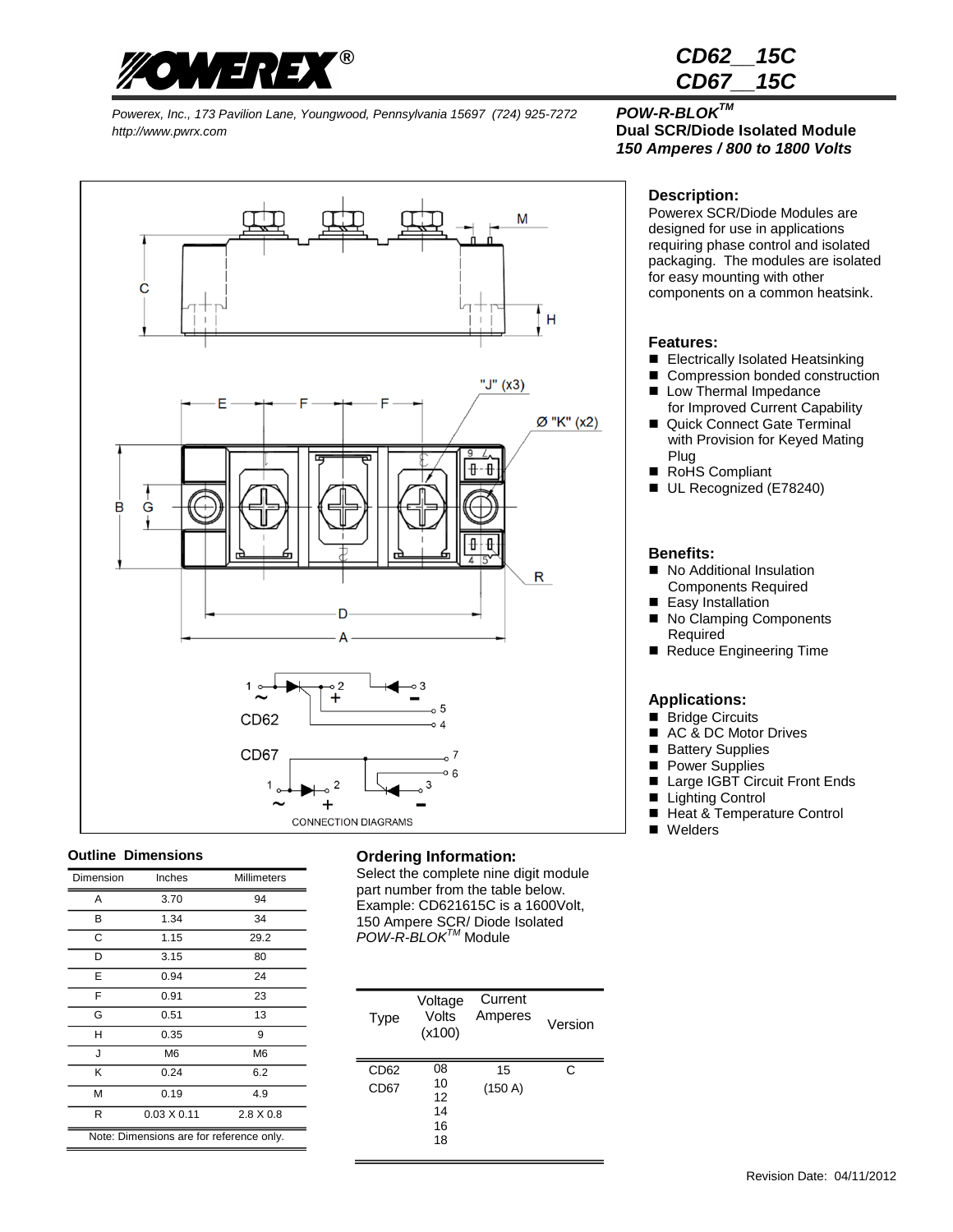

*CD62\_\_15C CD67\_\_15C*

*Powerex, Inc., 173 Pavilion Lane, Youngwood, Pennsylvania 15697 (724) 925-7272 POW-R-BLOKTM http://www.pwrx.com* **Dual SCR/Diode Isolated Module**

*150 Amperes / 800 to 1800 Volts*

#### **Absolute Maximum Ratings**

| <b>Characteristics</b>                                                                              | <b>Conditions</b>                                                 | Symbol                              |                 | <b>Units</b>             |
|-----------------------------------------------------------------------------------------------------|-------------------------------------------------------------------|-------------------------------------|-----------------|--------------------------|
| Repetitive Peak Forward and Reverse Blocking<br>Voltage                                             |                                                                   | V <sub>DRM</sub> & V <sub>RRM</sub> | 800 to 1800     | $\vee$                   |
| Non-Repetitive Peak Reverse Blocking Voltage<br>$(t < 5$ msec)                                      |                                                                   | $V_{\text{RSM}}$                    | $VRRM + 100$    | $\vee$                   |
| <b>RMS Forward Current</b>                                                                          | 180° Conduction, T <sub>c</sub> =86°C                             | I <sub>T(RMS)</sub>                 | 235             | A                        |
| <b>Average Forward Current</b>                                                                      | 180° Conduction, T <sub>c</sub> =86°C                             | $I_{T(AV)}$                         | 150             | A                        |
| Peak One Cycle Surge Current, Non-Repetitive                                                        | 50 Hz, 60% V <sub>RRM</sub> reapplied, T <sub>i</sub> =125°C      | $I_{\text{TSM}}$                    | 5400            | A                        |
| I <sup>2</sup> t for Fusing for One Cycle                                                           | 50 Hz, 60% $V_{RRM}$ reapplied, $T_i = 125^{\circ}C$              | l <sup>2</sup> t                    | 146,000         | $A^2$ sec                |
| Maximum Rate-of-Rise of On-State Current,<br>Repetitive                                             | $T_i = 125$ °C,<br>$ITM=320A$ , $IG=1.5 A$ ,<br>$T_r < 0.5 \mu s$ | di/dt                               | 100             | $A/\mu s$                |
| <b>Operating Temperature</b>                                                                        |                                                                   | $T_{\rm J}$                         | $-40$ to $+125$ | °C                       |
| Storage Temperature                                                                                 |                                                                   | $T_{\text{stg}}$                    | $-40$ to $+125$ | $\overline{c}$           |
| Max. Mounting Torque, M6 Mounting Screw on<br>Terminals<br>Max. Mounting Torque, Module to Heatsink |                                                                   |                                     | 53<br>6<br>53   | in.-Lb.<br>Nm<br>in.-Lb. |
|                                                                                                     |                                                                   |                                     | 6               | Nm                       |
| Module Weight, Typical                                                                              |                                                                   |                                     | 320             | g                        |
|                                                                                                     |                                                                   |                                     | 0.71            | lb                       |
| V Isolation @ 25C                                                                                   | $Ti=25^{\circ}C$ , 1 minute                                       | $V_{\rm rms}$                       | 2500            | V                        |

**Information presented is based upon manufacturers testing and projected capabilities. This information is subject to change without notice. The manufacturer makes no claim as to the suitability of use, reliability, capability,** 

**or future availability of this product.**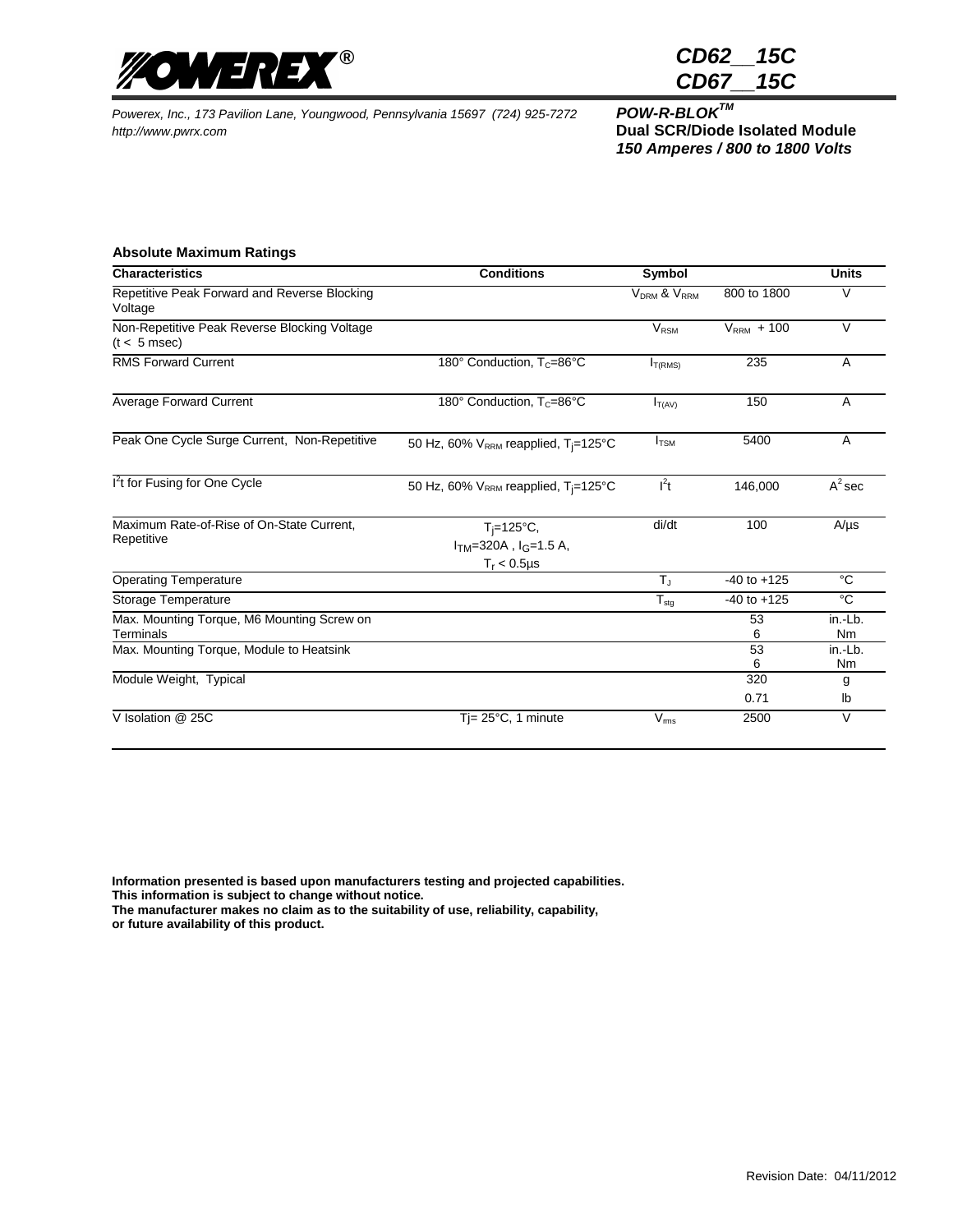

*CD62\_\_15C CD67\_\_15C*

*Powerex, Inc., 173 Pavilion Lane, Youngwood, Pennsylvania 15697 (724) 925-7272 POW-R-BLOKTM http://www.pwrx.com* **Dual SCR/Diode Isolated Module**

*150 Amperes / 800 to 1800 Volts*

## **Electrical Characteristics, TJ=25°C unless otherwise specified**

| <b>Characteristics</b>                                      | Symbol                            | <b>Test Conditions</b>                                           | Min. | Max.        | <b>Units</b>   |
|-------------------------------------------------------------|-----------------------------------|------------------------------------------------------------------|------|-------------|----------------|
| Repetitive Peak Forward Leakage Current                     | <b>I</b> DRM                      | At $V_{DRM}$ , T <sub>J</sub> =125°C                             |      | 25          | mA             |
| Repetitive Peak Reverse Leakage Current                     | <b>IRRM</b>                       | At $V_{RRM}$ , T <sub>J</sub> =125°C                             |      | 25          | mA             |
| Peak On-State Voltage                                       | V <sub>TM</sub> / V <sub>FM</sub> | $ITM/IFM=480A$                                                   |      | 1.60        | V              |
| Threshold Voltage, Low-level<br>Slope Resistance, Low-level | $V_{(TO)1}$<br>$r_{T1}$           | $T_J$ = 125°C, I = 16.7% x π $I_{T(AV)}$ to π $I_{T(AV)}$        |      | 0.8<br>1.69 | V<br>$m\Omega$ |
| Minimum dV/dt                                               | dV/dt                             | Exponential to 2/3 V <sub>DRM</sub><br>$T_i = 125$ °C, Gate Open | 800  |             | $V/\mu s$      |
| Gate Trigger Current                                        | IGТ                               | $T_i = 25^{\circ}C$ , $V_D = 12V$ , $I_A = 1A$                   |      | 150         | mA             |
| Gate Trigger Voltage                                        | $V_{GT}$                          | $T_i = 25^{\circ}C$ , $V_{D} = 12V$ , $I_{A} = 1A$               |      | 2.5         | Volts          |
| Non-Triggering Gate Voltage                                 | $V_{GDM}$                         | $T_i$ =125°C, $V_D$ = $V_{DRM}$                                  |      | 1.0         | Volts          |
| Non-Triggering Gate Current                                 | <b>I</b> GDM                      | $\overline{T_i}$ =125°C, V <sub>D</sub> =V <sub>DRM</sub>        |      | 30          | mA             |
| <b>Holding Current</b>                                      | ١н                                | $T = 25^{\circ}C$                                                | 150  | (Typical)   | mA             |

## **Thermal Characteristics**

| <b>Characteristics</b>                               | Symbol                    |                               | Max. | Units |
|------------------------------------------------------|---------------------------|-------------------------------|------|-------|
| Thermal Resistance, Junction to Case<br>DC Operation | $R_{\Theta J \text{-} C}$ | Per Junction, both conducting | 0.17 | °C⁄W  |
| Thermal Resistance, Case to Sink Lubricated          | $R_{\Theta C-S}$          | Per Module                    | 0.08 | °C/W  |